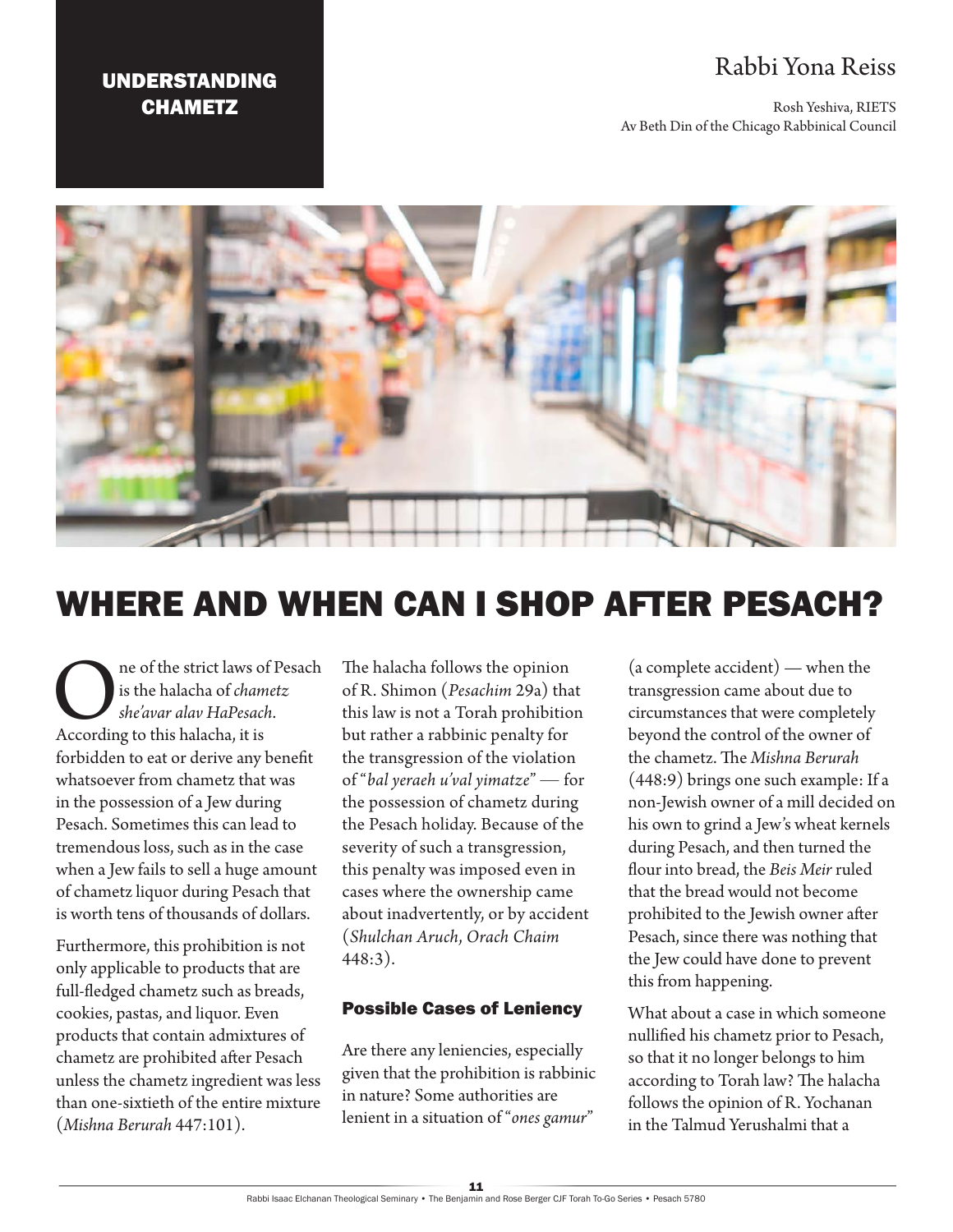person who nullified his chametz but otherwise did not sell or remove the chametz from his possession may not derive benefit from the chametz after Pesach, since there is a concern that his nullification may have been insincere (see Rosh, *Pesachim* 2:4, *Shulchan Aruch* OC 448:5).

However, in a case when a person nullified his chametz and performed a thorough *bedikas chametz*  (searching for any chametz prior to the Pesach), and then discovered a previously unknown stash of chametz on his premises after Pesach, the *Mishna Berurah* (448:25) rules that in a case of great loss, such chametz would be permitted for benefit after Pesach, although not for consumption. The *Aruch Hashulchan* (*OC* 448:8) appears to be lenient even with respect to consuming such chametz.

#### Buying Chametz from a Jewish Store Owner after Pesach

Absent any of these possible leniencies, chametz that was in the possession of a Jew over Pesach becomes forbidden not only for the Jewish owner but also for every other Jew in the entire world as well (see *Shulchan Aruch*, *Orach Chaim* 448:3). Furthermore, the chametz remains forbidden forever. This creates a difficult situation for individuals who wish to buy food after Pesach from a non-observant Jewish store and from Jewish supermarket owners who may have possessed chametz over Pesach. Indeed, in recent years it was discovered that one of the major suppliers of kosher liquor was owned by a Jew, thus prohibiting forever the chametz liquor that was in its possession during Pesach.

One might argue that there is a special dispensation in the Gemora (*Chulin* 4a-4b) to purchase chametz after Pesach from a non-observant Jew who only sins based on temptation (*mumar l'teavon*) and not out of rebellion, based on the premise that such an individual would trade his prohibited chametz for a non-Jew's permitted chametz after Pesach in order to mitigate his violation. However, most of the Jewish storeowners nowadays who possess chametz during Pesach are not individuals with either the knowledge or the inclination to take such measures to avoid benefiting directly from their chametz after Pesach, so this leniency is no longer applicable (see *Be'er Hetev*, 448:11, explaining that non-observant Jews today are considered to be in the more stringent category of *mumar l'hachis*  for purposes of this halacha; see also *Igros Moshe*, *OC* 4:91).

#### The Problem with Stores that Sell Their Chametz but Remain in Operation on Pesach

The most obvious solution would be to effectuate a sale of the store owner's chametz ("*mechiras chametz*") before Pesach (see *Shulchan Aruch*, *Orach Chaim* 448:3). Even R. Yochanan would agree that if an individual sold his chametz during Pesach to a non-Jew, that individual and others may partake of such chametz after Pesach once it is purchased back from the non-Jewish purchaser. Indeed, selling one's chametz to a non-Jew has become the accepted practice of Jews all over the world (see *Shevet HaLevi* 4:49).

However, the major problem with this option is that the sale may not ultimately be legitimate if the Jewish storeowner leaves his business open

during Pesach, thus appearing to negate the fact that the chametz was sold to a non-Jew. Indeed, in many cases where Jewish-owned supermarkets and liquor stores participate in a sale of chametz prior to Pesach, they continue to sell that very same chametz during Pesach itself. Some authorities indeed have written that any such continued business activity nullifies the sale of chametz, so that all the chametz of those enterprises is considered *chametz she'avar alav HaPesach* and remains forbidden forever (see, e.g., Maharam Shick, OC 205).

Nonetheless, Rav Moshe Feinstein ruled (*Igros Moshe*, OC 1:149) that such a *mechiras chametz* remains valid because the storeowner who sold his chametz before Pesach intends to maintain the permissible status of any chametz that is not sold during Pesach. The chametz that is sold during Pesach constitutes an act of theft by the Jewish seller from the non-Jewish purchaser, but that is only an issue for the storeowner and not for the store's customers. Similarly, Rav Shlomo Zalman Auerbach (see *Halichos Shlomo*, Pesach 6:9) upheld the validity of such a sale based on the ruling of the *Noda B'Yehudah* (*OC* 18) that so long as a *mechiras chametz* transaction was performed by the parties prior to Pesach and could be enforced by the non-Jewish purchaser, it is a valid sale.

However, even Rav Feinstein conceded (*Igros Moshe*, *OC* 2:91) that the *mechiras chametz* would not be valid with respect to any new chametz that is purchased by the storeowner during Pesach, which would indeed remain forbidden for customers to purchase following Pesach. Accordingly, he ruled that a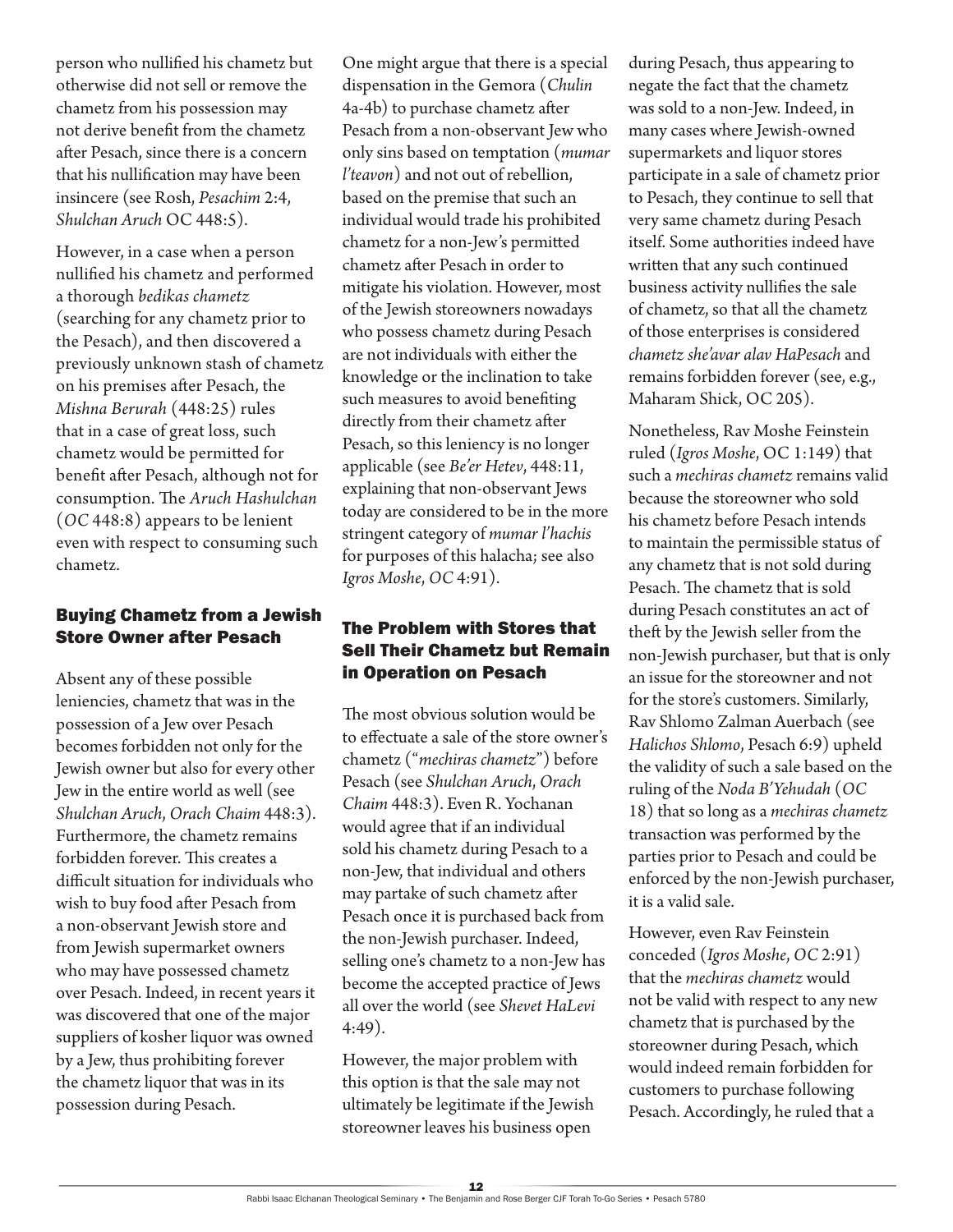kashrus agency could not ultimately recommend that customers purchase chametz from those stores after Pesach.

#### Selling the Entire Business during Pesach

Are there any other solutions? Some authorities suggest that maybe it is better to have the Jewish owner sell the entire business to a non-Jew for the duration of Pesach, in addition to selling the chametz to the non-Jew. This indeed would be a fine solution if the sale of the business would be genuine. However, the problem is that often the sale is obviously a sham. Accordingly, Rav Yisroel Belsky held that the sale of the business would be completely void even according to the reasoning of Rav Moshe Feinstein if the Jewish owner continued to run the business and derive profits from the business during Pesach, since it is clear in such a case that there was no interest in selling the business altogether (*Shulchan HaLevi* 1:12[18]; see letter from Rabbi Eli Gerstein to Rabbi Zvi Ryzman in *Ratz K'tzvi*, Pesach, pages 331-332).

However, if the sale of the business is genuine, some authorities allow such a sale in cases of great loss and dire need, as long as the sale complies with all necessary halakhic specifications (see *Aruch Hashulchan* 448:20, *Dovev Meisharim* by the Chebiner Rav, 2:4). For example, at the Chicago Rabbinical Council, we recently facilitated such a sale of chametz

from a major Jewish-owned liquor supplier to a non-Jew, subject to the following stipulations: (a) the Jewish owner may not have any involvement in the business during Pesach; (b) the non-Jewish purchaser must be someone who is capable of running the business during Pesach (such as the manager of the store); (c) there must be an accounting made of all the profits generated during Pesach; and (d) the non-Jewish purchaser must receive payment of all of those profits. If such a sale is made properly under proper rabbinic auspices, it would be permissible to purchase chametz from such businesses and stores immediately after Pesach because none of the chametz would have been owned by a Jew during Pesach.

#### Partial Jewish Ownership

What if the Jewish owner is only a partial owner of the establishment? If the Jewish owner is only a minority owner of the establishment, some authorities (see *Zecher Yitzchok* by the Ponevezher Rav, #8) allow the purchase of chametz after Pesach from such an establishment even if there wasn't a valid sale of a store's chametz. However, other authorities are stringent in a case where a Jew owns a substantial minority interest in a corporation that enables him to have a substantial voice in the management of the enterprise (see *Igros Moshe EH* 1:7). Nonetheless, there is greater room for leniency when the store is owned by a publicly held corporation in which Jews only have a minority

stockholder interest, since according to a number of rabbinic authorities the Jewish stockholders would not be considered owners of the assets of the business but rather only stakeholders in the revenue stream of the non-Jewish owners (see *Minchas Yitzchok* 3:1, *Igros Moshe*, id).

Moreover, Rav Asher Weiss (*Minchas Asher*, volume 1, simanim 105-106) suggests that there is never any halakhic ownership by a Jew in any corporation that possesses chametz, regardless of the degree of Jewish ownership or involvement, since the respective roles of equity holders, administrators, and major decision makers reside in three different bodies (shareholders, CEO, and board of directors). However, his position does not appear to represent the predominant view among most rabbinic authorities.

#### How Long to Wait before Buying Chametz after Pesach

If a Jewish-owned store did not sell its chametz in a valid fashion, one may not buy chametz products from the store until it can be safely assumed that the products most likely came into the store's possession after Pesach (see *Mishna Berurah* 449:5). In terms of how long one should wait, the amount of time may vary based on the shelf life of the product in question.

The usual amount of time that is recommended by the rabbinic authorities with respect to most store items is until either Lag B'Omer or



Find more shiurim and articles from Rabbi Yona Reiss at https://www.yutorah.org/Rabbi-Yona-Reiss